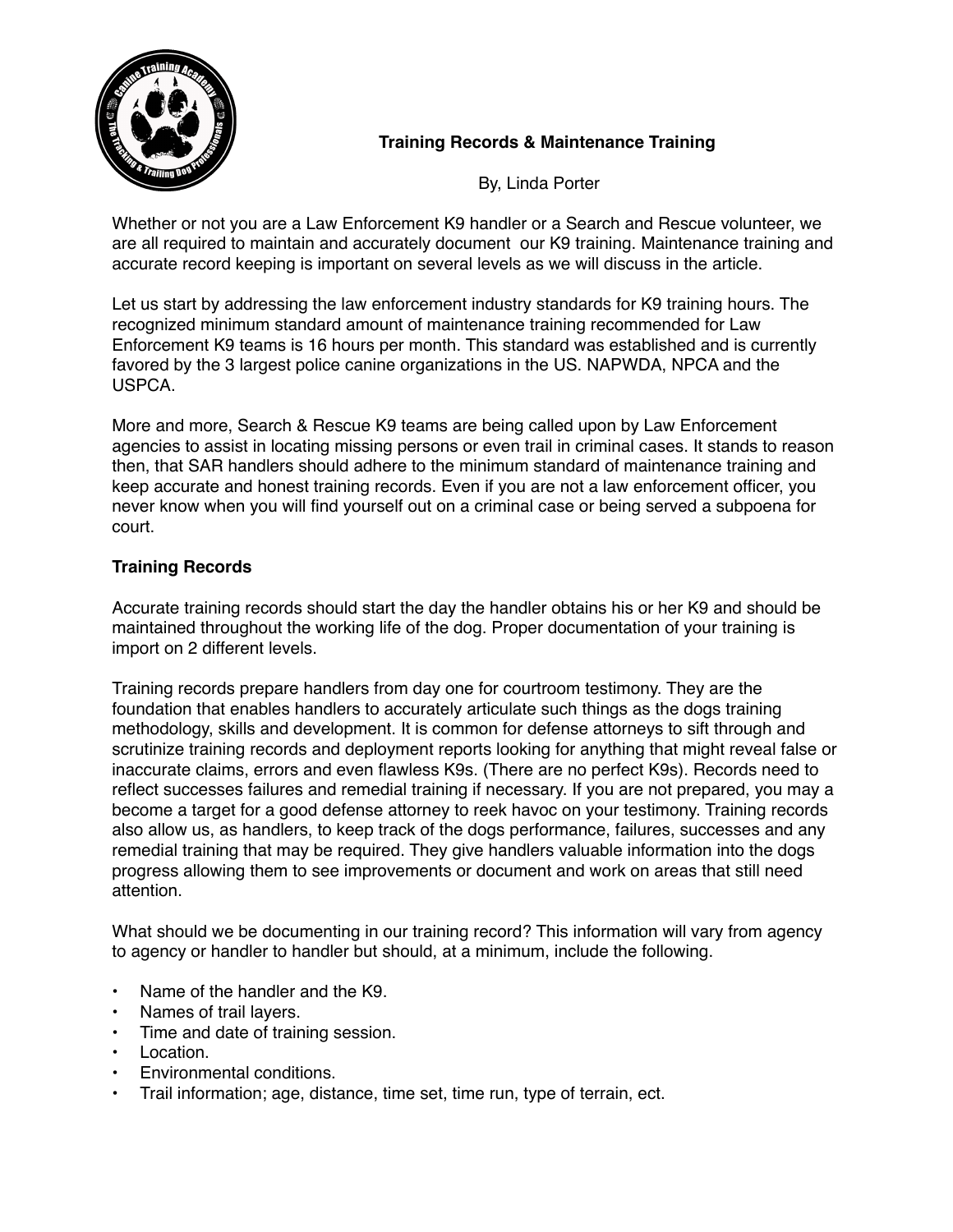• Proofing exercises.

Details describing the type of training and any deficiencies or corrective measures and other relevant information required by your department or search group.

Some handlers add more details such as maps, sketches of the track, surface conditions, track layouts, scent items used, weather conditions and day or night training. (You can download our free sample training record HERE). It's acceptable to combine training records and certifications or performance evaluations for connivence, court testimony or easy access for supervisors. It is consider "good practice" for K9 unit supervisors to review handler records on a regular basis to ensure compliance to standards.

#### **Maintenance Training**

There are two parts to a K9 team. Training should focus on both members. All to often handlers are concentrating on developing the dogs skills and ignoring the possibility that they can also be a weak link in the teams performance.

New handlers should attend an initial training class with a reputable entity that offers a structured curriculum, competent trainers and training designed specifically for tracking or trailing teams. Basic tracking schools should include teaching handlers critical skills like reading and interpreting K9 tracking behaviors and basic or advanced training skills for maintaining or progressing the K9s skill level. After initial training is completed, handlers and their departments should be prepared to support K9 teams through annual structured training. Handlers should attend at least one structured training event annually that is tracking or trailing specific. Annual team certification or performance evaluations should also be obtained annually to stay compliant with US industry standards.

K9 teams should also attend weekly or bi-monthly training sessions. This can be with a group or on your own. Handlers should try to meet the minimum standard of 16 hours per month. Group training has an advantage, there are always others to help out, handlers get the benefits of observing different K9 teams, and mission specific training scenario's can be practiced and observed by all. If you do not have a group to train with, we would highly recommend you find one in your area. If you are an independent team, training on your own is difficult and you may be missing out on the guidance of seasoned handlers who could help you improve. Monthly K9 training should have a goal. You may need to work on basic foundation skills or proofing exercises. Whatever your goal is for that day, set up your trails so both you and the dog learn something. If you are working with a group that always does the same type of training trails with no goal in mind for improving the team, then you may want to consider taking a more active role in how your training trails are being set up. Don't be afraid to speak up and let your track layers know what you need. If you are working with a good trainer, they should be setting trails that help you and your dog advance and improve or troubleshoot problems, while at the same time, making sure inexperienced teams don't get to far ahead of themselves.

Spending line time behind other teams and observing their training is one of the best ways to pick up on valuable training tips. It allows handlers to relax and listen rather than trying to concentrate on their own issues like staying on feet in difficult terrain. You may even come to realize that most handlers are having the same frustrating problems as your are. Run with as many teams as possible during your training day.